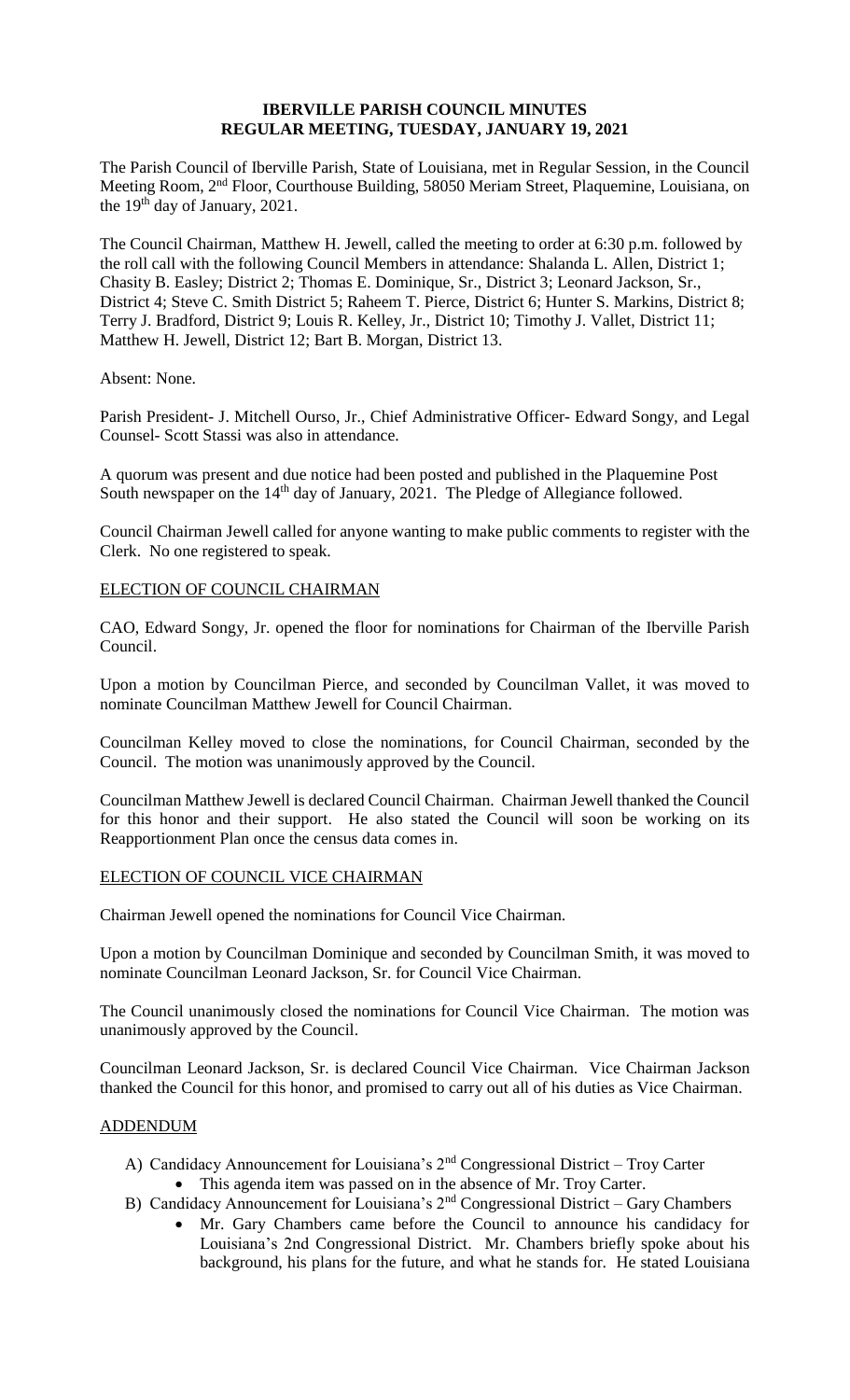requires strong leadership that will seek representation and job opportunities, and that is what he plans to do. He asked the Council for their support and vote.

## PRESENTATIONS AND APPEARANCES

- A) Resolution of Condolence for Gerald "Lightning" Williams
	- A Resolution of Condolence was read aloud by Councilman Pierce and presented to the family of the late Mr. Gerald "Lightning" Williams. A picture was taken for the newspaper.
- B) Resolution of Condolence for Henry "Bucket" Scott, Jr.
	- A Resolution of Condolence was read aloud by Chairman Jewell and presented to the family of the late Mr. Henry "Bucket" Scott, Jr., a former Policy Juror and Councilman for District 3. A picture was taken for the newspaper.
- C) Resolution of Recognition for White Castle High School, East Iberville High School, and Plaquemine High School for making it to the 2020 LHSAA Football Playoff
	- A Resolution of Recognition was read aloud to the Coaches of White Castle High School, East Iberville High School, and Plaquemine High School on their achievement of making in into the 2020 LHSAA Football Playoff. A picture was taken for the newspaper.

# APPROVAL OF MINUTES

Upon a motion by Councilman Jackson, and seconded by Councilman Arnold, it was moved to wave the reading of the minutes of December 15, 2020 and approve as written. The motion having been duly submitted to a vote was duly adopted by the following yea and nay votes on roll call:

YEAS: Allen, Easley, Dominique, Jackson, Smith, Pierce, Arnold, Markins, Bradford, Kelley, Vallet, Morgan.

NAYS: None. ABSTAIN: None. ABSENT: None.

The motion was declared adopted by the Chairman.

## PRESIDENT'S REPORT

President Ourso reported on the following:

- President Ourso congratulated Chairman Jewell and Vice Chairman Jackson on their re-elections.
- President Ourso previously spoke with Councilman Vallet about acquiring funds to clean up Grosse Tete to its pre-hurricane conditions. President Ourso stated a letter was presented to the Council in which he requests the Natural Resources Conservation Service to assist in completing the Damage Survey Reports. Councilman Kelley asked President Ourso to look into NRSC cleaning up in his District as well.
- President Ourso wrote a letter of objection to the Corps of Engineers regarding East Baton Rouge's water discharging into Bayou Manchac.
- There is orange fencing around the front of the courthouse due to the pavers buckling and becoming a liability. The Parish is looking into bomanite as a solution to this problem.
- The Parish made a donation to Baton Rouge Food Bank of \$25,000 last year and also this year. This year the food bank will be traveling to the areas once a month instead of once a quarter with 100 boxes. Flyers of distribution were handed out for the January distribution. He will give the Council a final schedule of the areas they will be distributing the food boxes for 2021.
- The sales taxes in 2019 pre-Covid was \$75 million parish wide, then 2020 hit with the Covid pandemic at \$71 million parish wide. The Parish was around \$4 million short for 2020. President Ourso will re-evaluate projects for 2021.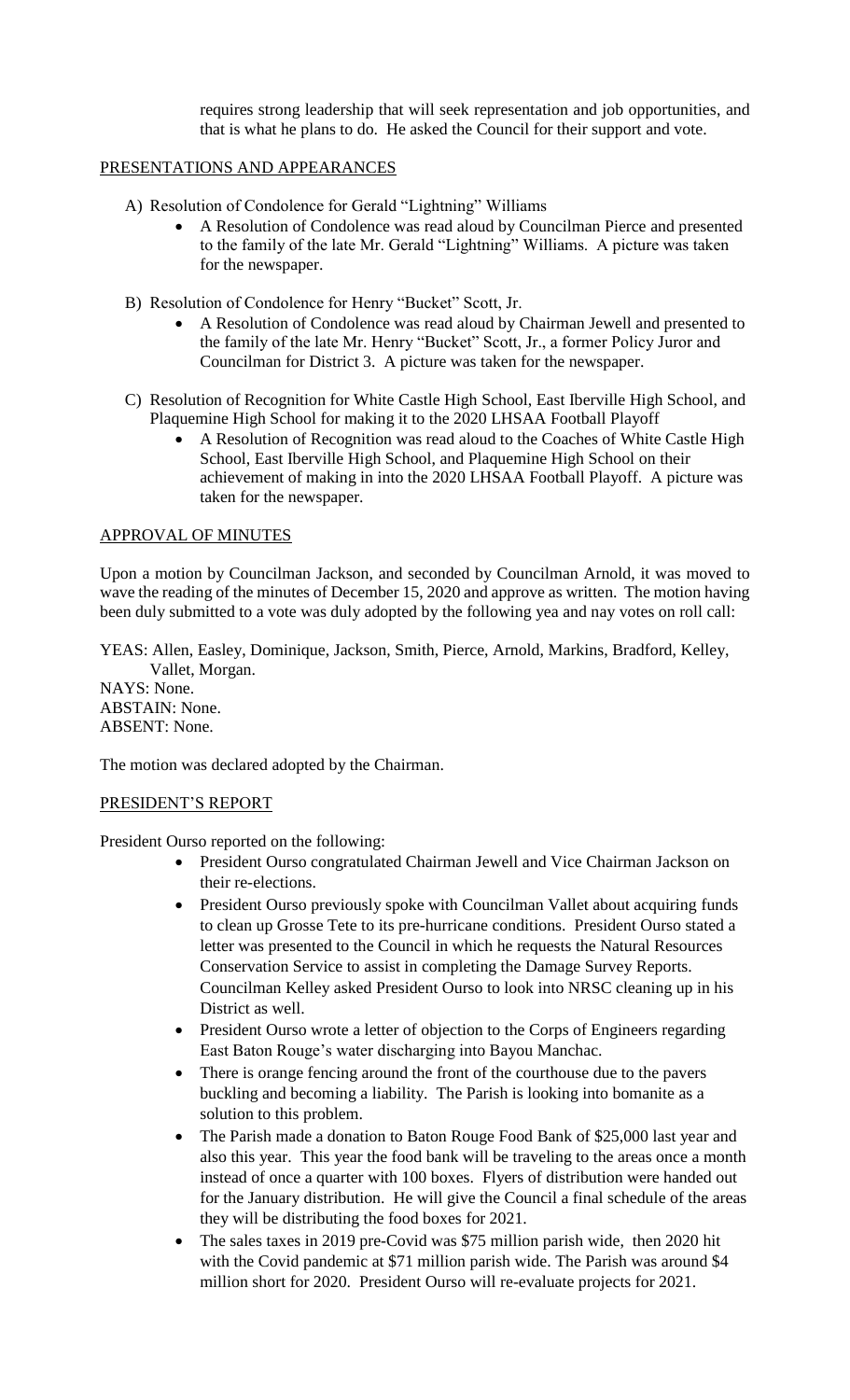- The Parish's road contractors evaluated the roads within the parish and he stated if a Council member has a road in their area that needs repair to please let him know. Overall, the Parish roads are in great shape.
- Councilman Markins asked President Ourso if the Parish parks are closed, and he stated yes. President Ourso stated the Parish parks are closed per the CDC's guidelines until Phase 2.
- OEP Director, Clint Moore came before the Council to present a slideshow on Covid-19. There are 3,080 total cases, 77 total deaths, and a positivity rate of 10.3%. The total completed State vaccinations are 35,589, with only 3 vaccine locations: Gaudeau's Pharmacy, Vaillon Drug Co. Pharmacy, and Walgreens. Elliots Pharmacy in Maringouin refiled their paperwork and are eligible now but waiting on the State to provide the vaccines. The vaccines are just not readily available yet.
- Chairman Jewell asked about Maringouin's pharmacy Arbor. He asked when will the Parish get that allotment of vaccines, and can we send some of those vaccines to Maringouin and St. Gabriel to host those administrating the shots. The Parish asked LDH for 5,000 vaccines due to the 70 and over population in the parish. The Parish has not received those requested vaccines.
- Councilman Dominique asked if the Parish employees are going to be required to take the vaccine, and President Ourso stated he can not mandate employees to take the shot, and that's their constitutional right.

# FINANCIAL REPORT

Finance Director, Randall Dunn congratulated Chairman Jewell and Vice Chairman Jackson on their re-elections. Financial statements had been presented.

## OLD BUSINESS

None.

## NEW BUSINESS

- A) Introduction of Ordinances 1) None.
- B) Motion reschedule the Iberville Parish Council Meeting on Tuesday, February 16, 2021 to Tuesday, February 23, 2021

Upon a motion by Bradford, seconded by Pierce, it was moved to reschedule the Iberville Parish Council Meeting on Tuesday, February 16, 2021 to Tuesday, February 23, 2021.

## RESOLUTION COMMITTEE REPORT

The Resolution Committee met on Tuesday, January 19, 2021 at 6:15 p.m., followed by the roll call with the following Resolution Committee Members only in attendance: Smith, Vallet, Pierce, Arnold, Kelley, Markins, Jackson, Dominique, Morgan.

## Absent: None.

The following resolutions were read aloud by Mr. Songy:

- A) Resolution ordering and calling a Special Election to be held in the Parish of Iberville, State of Louisiana, to authorize the renewal of a special tax therein; making application to the State Bond Commission in connection therewith; and providing for other matters in connection therewith
- B) Resolution to authorize the Parish President to submit an FY 20/21 CWEF Application
- C) Resolution to authorize the Parish President to submit FY 20/21 LGAP Application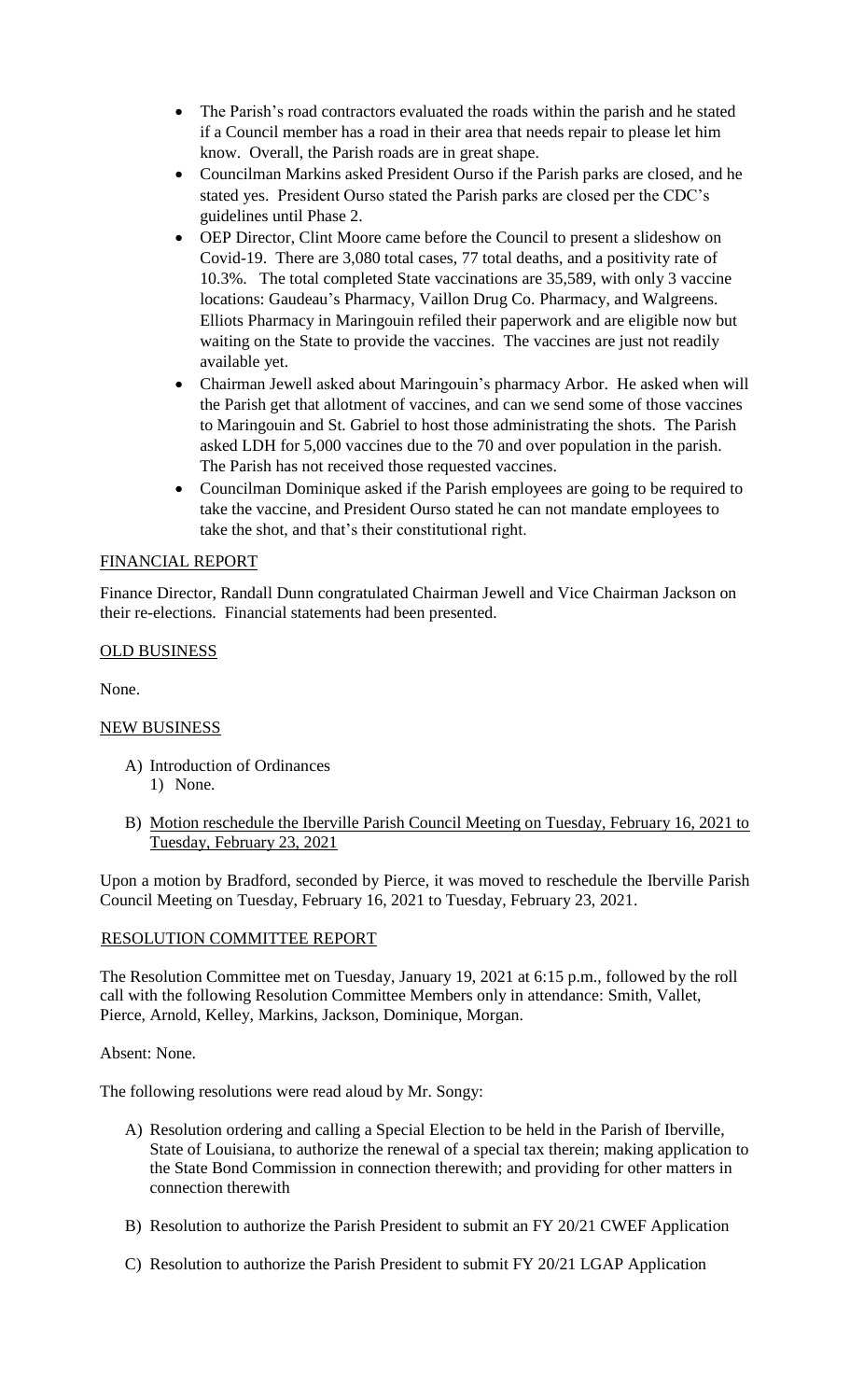There were no questions from the Council or the public.

Councilman Kelley made a recommendation to forward the resolutions to the regular meeting, seconded by Councilman Markins. The recommendation having been duly submitted to a vote was duly adopted by the following yea and nay votes on roll call by Resolution Committee Members only:

YEAS: Smith, Vallet, Pierce, Arnold, Kelley, Markins, Jackson, Dominique, Morgan. NAYS: None. ABSTAIN: None. ABSENT: None.

The recommendation was declared adopted by the Chairman to forward the resolutions to the regular meeting.

#### DURING THE REGULAR MEETING:

### **RESOLUTION IPC #2021-001**

## **RESOLUTION ORDERING AND CALLING A SPECIAL ELECTION TO BE HELD IN THE PARISH OF IBERVILLE, STATE OF LOUISIANA, TO AUTHORIZE THE RENEWAL OF A SPECIAL TAX THEREIN; MAKING APPLICATION TO THE STATE BOND COMMISSION IN CONNECTION THEREWITH; AND PROVIDING FOR OTHER MATTERS IN CONNECTION THEREWITH**

 The following resolution was introduced by Councilman Smith and seconded by Councilman Markins.

BE IT RESOLVED by the Iberville Parish Council (the "Governing Authority"), acting as the governing authority of the Parish of Iberville, State of Louisiana (the "Parish"), that:

SECTION 1. Election Call. Subject to the approval of the State Bond Commission, and under the authority conferred by the Constitution of the State of Louisiana of 1974, including Article VI, Section 32 thereof, the applicable provisions of the Louisiana Election Code, and other constitutional and statutory authority, a special election is hereby called and ordered to be held in the Parish on **SATURDAY, APRIL 24, 2021**, between the hours of seven o'clock (7:00) a.m. and eight o'clock (8:00) p.m., in accordance with the provisions of La. R.S. 18:541, and at the said election there shall be submitted to all registered voters qualified and entitled to vote at the said election under the Constitution and laws of this State and the Constitution of the United States, the following proposition, to-wit:

### PROPOSITION (MILLAGE RENEWAL)

Shall the Parish of Iberville, State of Louisiana (the "Parish"), continue to levy a tax of three (3) mills on all the property subject to taxation in the Parish (an estimated \$2,200,000 reasonably expected at this time to be collected from the levy of the tax for an entire year), for a period of ten (10) years, commencing with the year 2023 and ending in the year 2032, for the purpose of continuing support of the maintenance, operation, and capital expenditures necessary to administer the parishwide recreational program in the Parish, and further authorized should the proposition carry, to levy and collect said tax?

SECTION 2. Publication of Notice of Election. A Notice of Special Election shall be published in the *Plaquemine Post South*, a newspaper of general circulation within the Parish, published in Plaquemine, Louisiana, and being the official journal of the Parish, once a week for four consecutive weeks, with the first publication to be made not less than forty-five (45) days nor more than ninety (90) days prior to the date of the election, which Notice shall be substantially in the form attached hereto as "Exhibit A" and incorporated herein by reference the same as if it were set forth herein in full.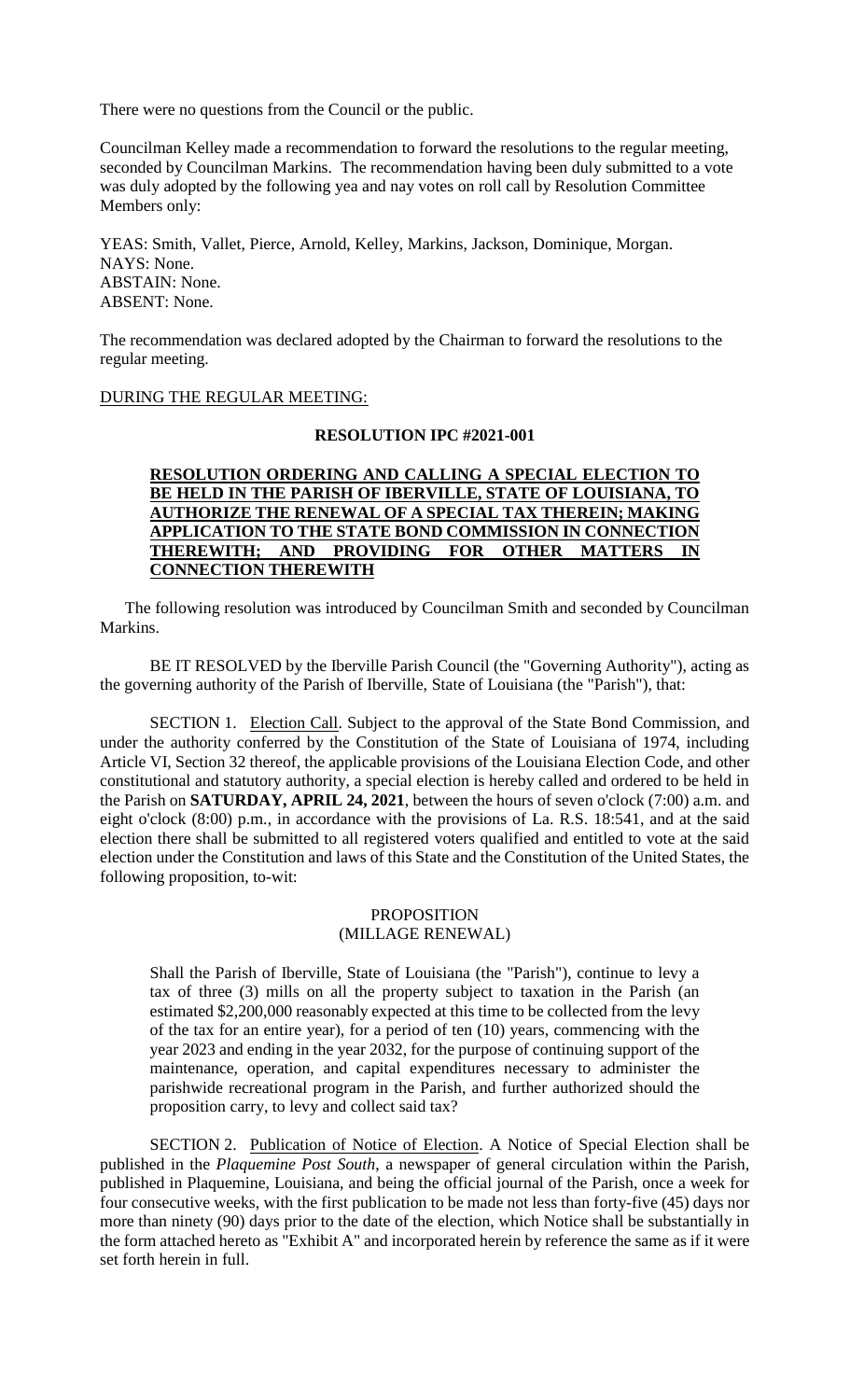Notwithstanding the foregoing, prior to the publication of the Notice of Election, the Clerk is authorized and directed to make any amendments to the foregoing proposition that may be required to comply with any state or federal regulatory agencies.

SECTION 3. Canvass. This Governing Authority shall meet at its regular meeting place, the Council Meeting Room, 2nd floor, Courthouse Building, 58050 Meriam Street, Plaquemine, Louisiana, on **TUESDAY, MAY 18, 2021**, at **SIX O'CLOCK (6:00) P.M.**, and shall then and there in open and public session proceed to examine and canvass the returns and declare the result of the said special election.

SECTION 4. Polling Places. The polling places for the precincts in the Parish are hereby designated as the polling places at which to hold the said elections, and the Commissioners-in-Charge and Commissioners, respectively, will be the same persons as those designated in accordance with law.

SECTION 5. Election Commissioners; Voting Machines. The officers designated to serve as Commissioners-in-Charge and Commissioners pursuant to Section 4 hereof, or such substitutes therefor as may be selected and designated in accordance with La. R.S. 18:1287, shall hold the said special election as herein provided, and shall make due returns of said election for the meeting of the Governing Authority to be held as provided in Section 3 hereof. All registered voters in the Parish will be entitled to vote at the special election, and voting machines shall be used.

SECTION 6. Authorization of Officers. The Clerk of the Governing Authority is hereby empowered, authorized and directed to arrange for and to furnish to said election officers in ample time for the holding of said election, the necessary equipment, forms and other paraphernalia essential to the proper holding of said election and the Chairman and/or Clerk of the Governing Authority are further authorized, empowered and directed to take any and all further action required by State and/or Federal law to arrange for the election.

SECTION 7. Furnishing Election Call to Election Officials. Certified copies of this resolution shall be forwarded to the Secretary of State, the Clerk of Court and *Ex-Officio* Parish Custodian of Voting Machines of Iberville Parish and the Registrar of Voters of Iberville Parish, as notification of the special election, in order that each may prepare for said election and perform their respective functions as required by law.

SECTION 8. Application to State Bond Commission. Application is made to the State Bond Commission for consent and authority to hold the special election as herein provided, and in the event said election carries for further consent and authority to continue to levy and collect the special tax provided for therein. A certified copy of this resolution shall be forwarded to the State Bond Commission on behalf of this Governing Authority, together with a letter requesting the prompt consideration and approval of this application.

The above resolution was duly adopted in regular session this 19<sup>th</sup> day of January, 2021, by the following vote on roll call;

YEAS: Allen, Easley, Dominique, Jackson, Smith, Pierce, Arnold, Markins, Bradford, Kelley, Vallet, Morgan. NAYS: None. ABSTAIN: None. ABSENT: None.

The resolution was declared adopted on the 19<sup>th</sup> day of January, 2021.

### **RESOLUTION IPC #2021-002**

#### **RESOLUTION TO AUTHORIZE PARISH PRESIDENT TO SUBMIT AN APPLICATION UNDER THE COMMUNITY WATER ENRICHMENT FUND (CWEF)**

The following resolution was introduced by Councilman Smith and seconded by Councilman Markins.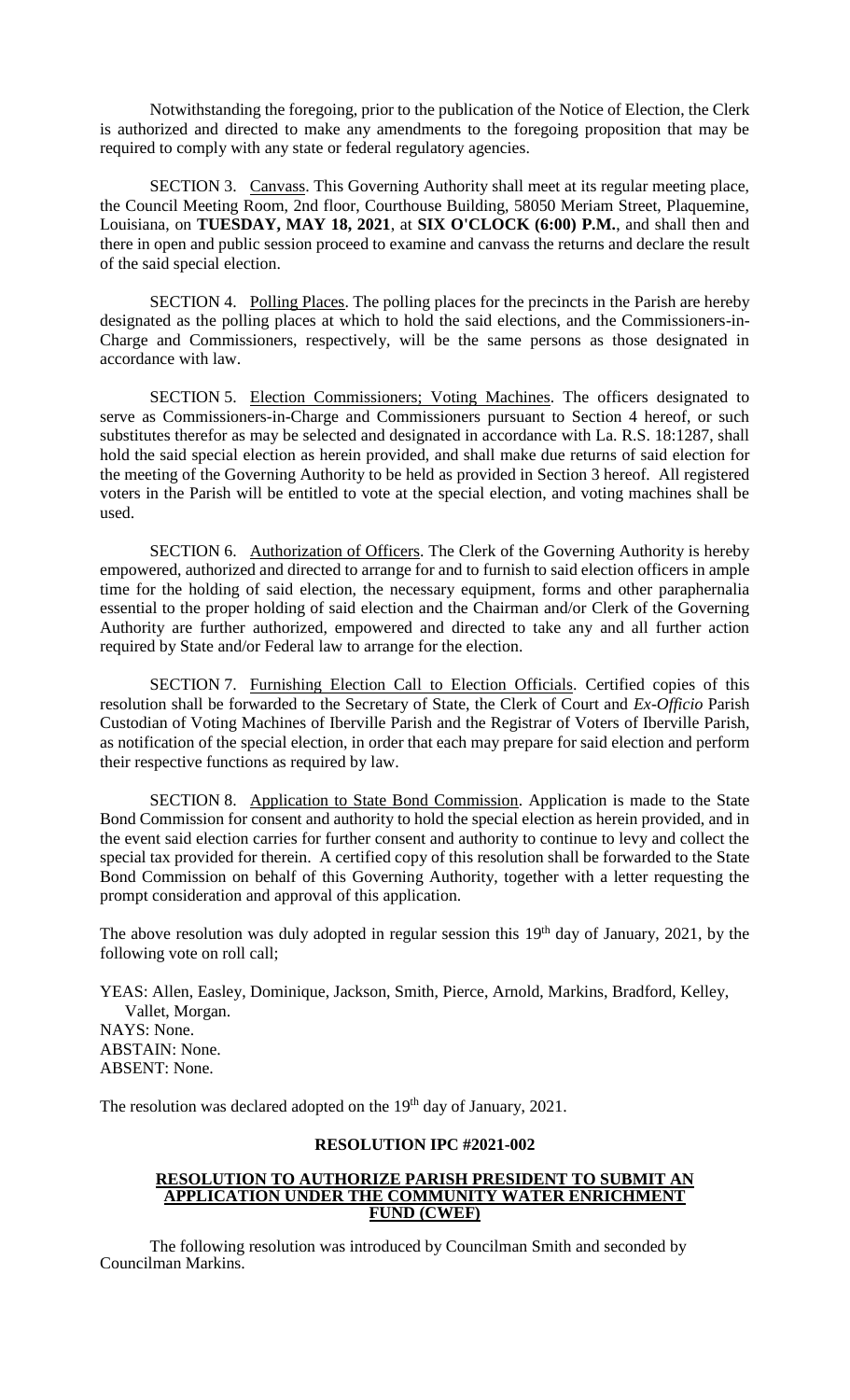WHEREAS, the Iberville Parish Council has been informed by the State of Louisiana, Division of Administration, that under the Community Water Enrichment Fund (CWEF), which was authorized in the 2008 Regular Legislative Session under House Bill 926 (Act 513), provided funds for local governments to utilize for rehabilitation, improvement, and construction projects for community water systems to provide safe and clean drinking water; and,

NOW THEREFORE BE IT RESOLVED, that the President is hereby authorized to submit an Application under the Community Water Enrichment Fund (CWEF) for the purchase and installation of water quality monitoring equipment for the Parish's potable water system and he is hereby authorized to execute all assurances and certifications required for submission of the application; and,

The above resolution was duly adopted in regular session this  $19<sup>th</sup>$  day of January, 2021, by the following vote on roll call;

YEAS: Allen, Easley, Dominique, Jackson, Smith, Pierce, Arnold, Markins, Bradford, Kelley, Vallet, Morgan. NAYS: None. ABSTAIN: None. ABSENT: None.

The resolution was declared adopted on the 19<sup>th</sup> day of January, 2021.

### **RESOLUTION IPC #2021-003**

### **RESOLUTION AUTHORIZING THE PRESIDENT TO SUBMIT AN APPLICATION FOR THE STATE OF LOUISIANA DIVISION OF ADMINISTRATION COMMUNITY DEVELOPMENT LOCAL GOVERNMENT ASSISTANCE PROGRAM**

The following resolution was introduced by Councilman Smith and seconded by Councilman Markins.

WHEREAS, the Parish of Iberville has been informed that the State of Louisiana, Division of Administration, Office of Community Development will be accepting applications for FY 2020/2021 Local Government Assistance Program (LGAP);

NOW THEREFORE BE IT RESOLVED, that the President is hereby authorized to submit an LGAP Application for the purchase of a pick-up truck and associated equipment for the Parish's Utility Department and to execute all assurances and certifications required for the application; and,

BE IT FURTHER RESOLVED, that the President is hereby authorized to work with Pan American Engineers, LLC on the development of the LGAP Application.

The above resolution was duly adopted in regular session this  $19<sup>th</sup>$  day of January, 2021, by the following vote on roll call;

YEAS: Allen, Easley, Dominique, Jackson, Smith, Pierce, Arnold, Markins, Bradford, Kelley, Vallet, Morgan.

NAYS: None. ABSTAIN: None. ABSENT: None.

The resolution was declared adopted on the 19<sup>th</sup> day of January, 2021.

# BOARDS & COMMISSIONS REPORT

None.

### DISCUSSIONS

Chairman Jewell stated before the Council meeting adjourns he would like to thank the Council Clerk for a job well done.